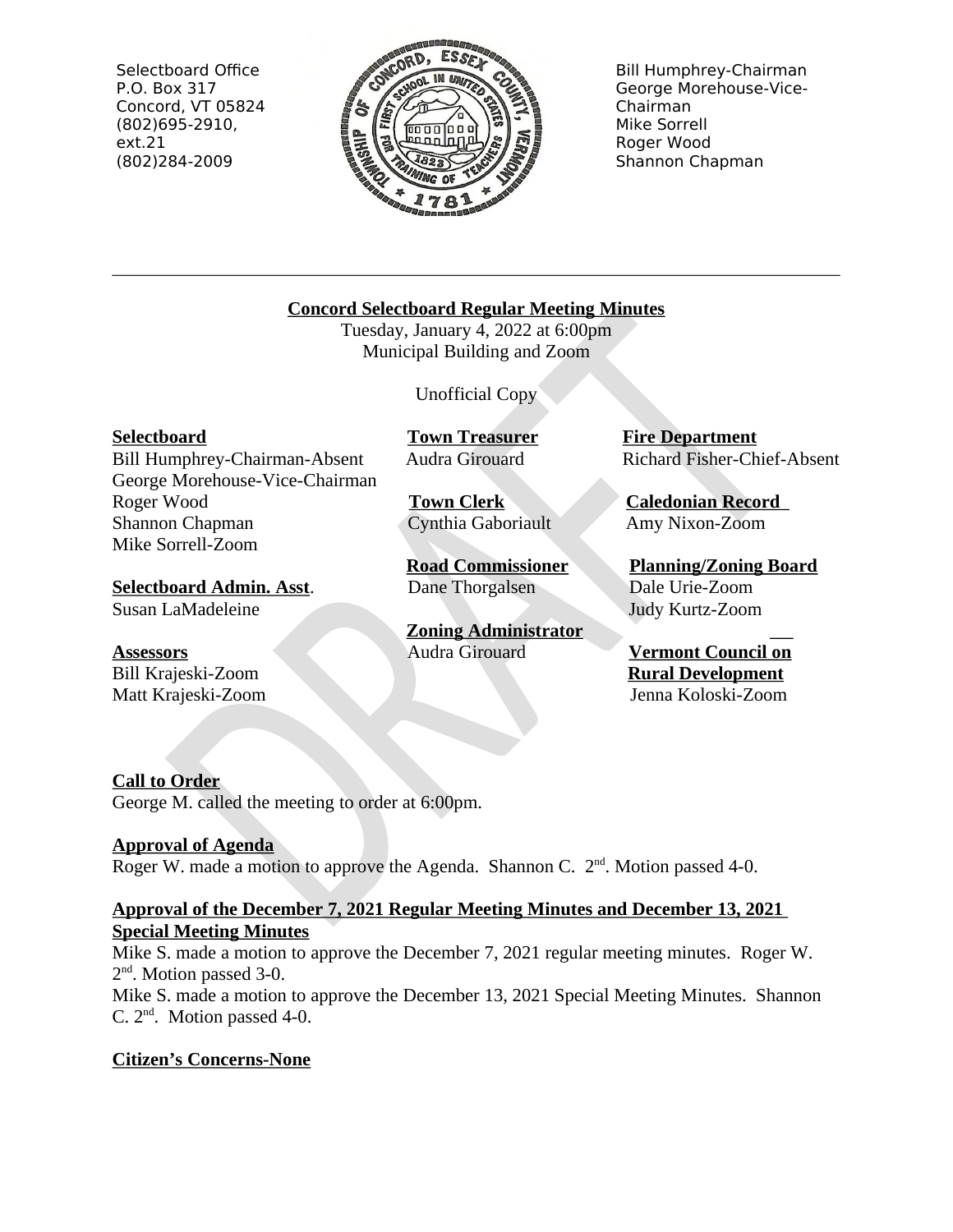# **Old Business**

## **Town Clerk**

Cindy G. stated that the Board needed to decide whether to mail out ballots to all registered voters or to have registered voters request absentee ballots as they have done in the past.

Consensus of the Board to have voters request absentee ballots.

She also asked if she should run an ad in the Caledonian Record regarding the elected positions that are available on the ballot.

Consensus of the Board for Cindy G. to run the ad.

Cindy G. requested that the Town Meeting Warning be completed and handed to the Town Clerk by January 27, 2022.

### **Road Commissioner**

Dane T. presented a proposal to the Board in regards to a new town truck. The proposal was reviewed by the Board. Dane T. will get additional proposals for a future meeting.

#### **Town Treasurer**

Audra G. emailed the December reports and Warrants to the Board for review. She stated that the 2011 F550 truck has been sold for \$5,800.00 and the sander has also been sold for \$500.00. She asked the Board if they wanted the funds transferred to the Equipment Fund from the General Fund.

Consensus of the Board to transfer the funds into the Equipment Fund.

Audra G. discussed some changes concerning the 2022 Aquatic Nuisance control Grant.-Tabled

#### **Zoning Administrator**

Audra G. stated that there are no current updates on the current Legal Actions that are pending. She requested that the Board go into Executive Session to discuss another legal matter.

### **Fire Department-Absent**

#### **Assessor**

### **2021 Equalization Study Results**

Bill K, reviewed the study results with the Board. Bill K, also suggested to the Board that they consider doing a Statistical Re-appraisal in the near future. The Board requested a proposal to do the work.

#### **Planning Board**

Dale U. updated the Board on items that the Planning Board have been working on. The Board requested that Dale U. attend the January 11, 2022 Budget Meeting to discuss the Planning/Zoning Board budget.

Jenna K. gave a presentation concerning a Community Visit Program. After the presentation a brief discussion was held by the Board. The Board will continue to discuss at a future meeting.

### **New Business**

### **OSHA Emergency Temporary Standard Impact on Vermont Municipal Employees**

Susan L. informed the Board that a mandatory policy might come into effect from OSHA in the near future. She will keep the Board updated with any new information.